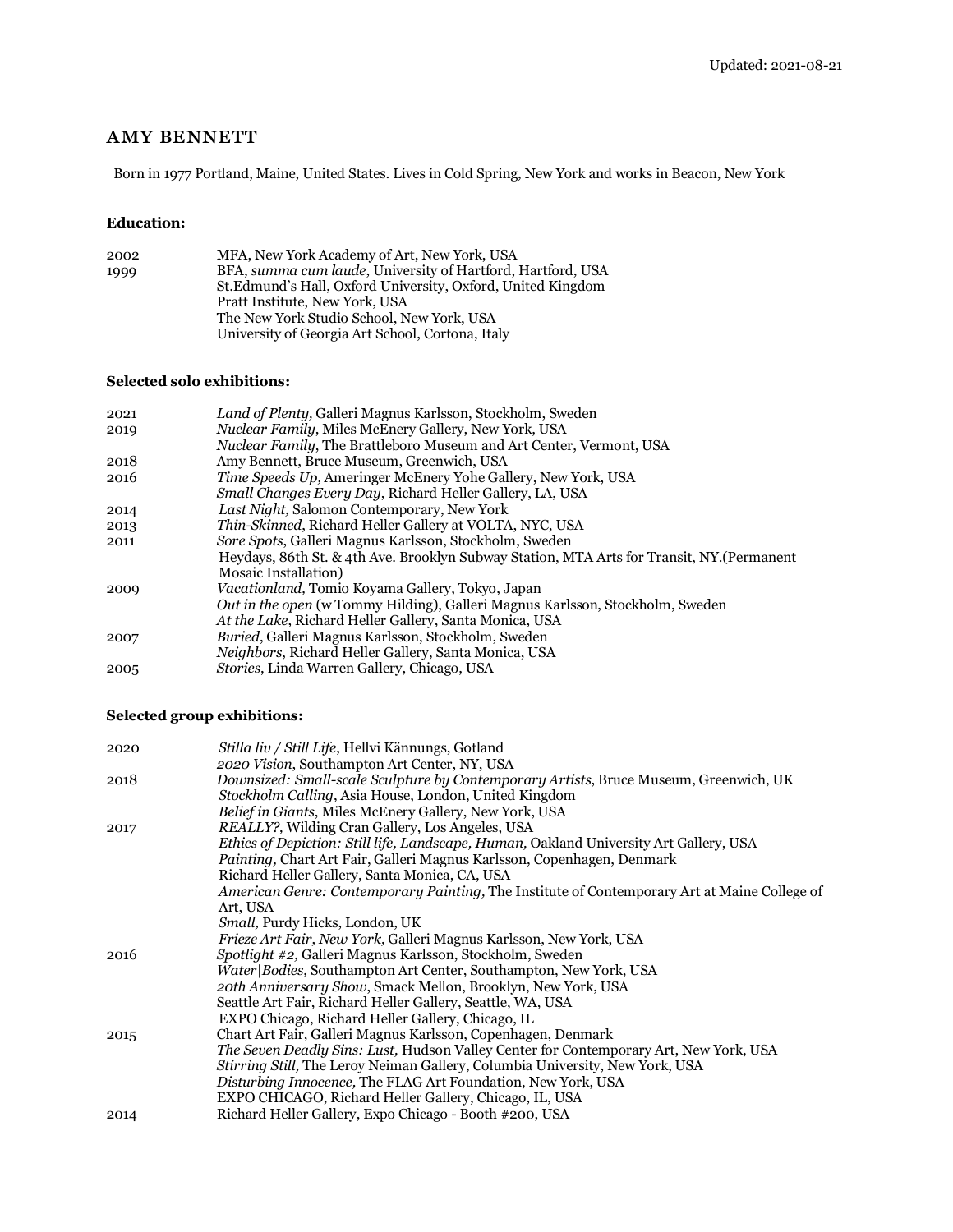|      | LAST NIGHT, Salomon Contemporary, New York                                                     |
|------|------------------------------------------------------------------------------------------------|
| 2013 | Time Waits for Us, Galleri Magnus Karlsson, Stockholm                                          |
|      | Faux Life, Richard Heller Gallery, LA                                                          |
|      | The Armory Show, Richard Heller Gallery, New York, NY                                          |
|      | Volta New York, Richard Heller Gallery, New York, NY                                           |
| 2012 | XS: Extra Small, Metropolitan Museum of Art, New York, USA                                     |
|      | Otherworldly, MUba Eugene Leroy, Tourcoing, France                                             |
|      | Frieze Art Fair, Galleri Magnus Karlsson, London                                               |
| 2011 | Overworldly: Optical Dilusions & Small Realities, Museum of Arts & Design, New York, USA       |
|      | Invitational Exhibition of Visual Arts, American Academy of Arts & Letters, New York, USA      |
|      | Exhibition of Work by Newly Elected Members and Recipients of Honors and Awards, American      |
|      | Academy of Arts & Letters, New York, USA                                                       |
| 2010 | Frieze Art Fair, Galleri Magnus Karlsson, London, United Kingdom                               |
|      | Art Basel, Tomio Koyama Gallery, Basel, Switzerland                                            |
|      | Today is yesterday tomorrow, Galleri Magnus Karlsson, Stockholm, Sweden                        |
|      | The Armory show, Richard Heller Gallery, New York, USA                                         |
|      | Landscape and Solitude, Kumukumu Gallery, New York, USA                                        |
|      | Art Fair Tokyo, Tomio Koyama Gallery, Tokyo, Japan                                             |
| 2009 | Frieze Art Fair, Galleri Magnus Karlsson, London, United Kingdom                               |
|      | Pulse, Richard Heller Gallery, New York, USA                                                   |
|      | The Armory Show, Galleri Magnus Karlsson & Richard Heller Gallery, USA                         |
| 2007 | Frieze Art Fair, Galleri Magnus Karlsson, Stockholm, Sweden                                    |
|      | Size Matters: XS, HVCCA, Peekskill, New York, USA                                              |
|      | LA Art Fair, Richard Heller Gallery, New York, USA                                             |
| 2006 | The Armory Show, Galleri Magnus Karlsson, New York, USA                                        |
|      | LA Art Fair, Richard Heller Gallery, New York, USA                                             |
|      | Art LA, Linda Warren Gallery, Santa Monica, USA                                                |
| 2005 | Visitors from the East, Billy Shire Fine Arts, Los Angeles, USA                                |
|      | The Gallery, Galleri Magnus Karlsson, Stockholm, Sweden<br>Sweden Spike Gallery, New York, USA |
|      | Something is Somewhere, Monya Rowe Gallery, New York, USA                                      |
|      | Art Chicago, International Art Fair, Chicago, USA                                              |
| 2004 | <i>Points of Muse, Linda Warren Gallery, Chicago, USA</i>                                      |
| 2003 | Public Domain, Linda Warren Gallery, Chicago, USA                                              |
|      | The Burbs, DFN Gallery, New York, NY Space Invaders, Fish Tank Gallery, New York, USA          |
|      | CAA, Hunter College Art Gallery, New York, USA                                                 |
|      | Space Invaders, Fish Tank Gallery, Brooklyn, USA                                               |
| 2002 | Ana 31, Holter Museum of Art, Helena, MFA Thesis Exhibition, Oxford University, Oxford,        |
|      | United Kingdom                                                                                 |
|      | Take Homea Nude, Sotheby's, New York, USA                                                      |
| 2000 | Wood Memorial Millennium Biennial National Juried Competition, CT 15th Annual National         |
|      | Workson Paper, Meadows Gallery, University of Texas, Texas, USA                                |
|      |                                                                                                |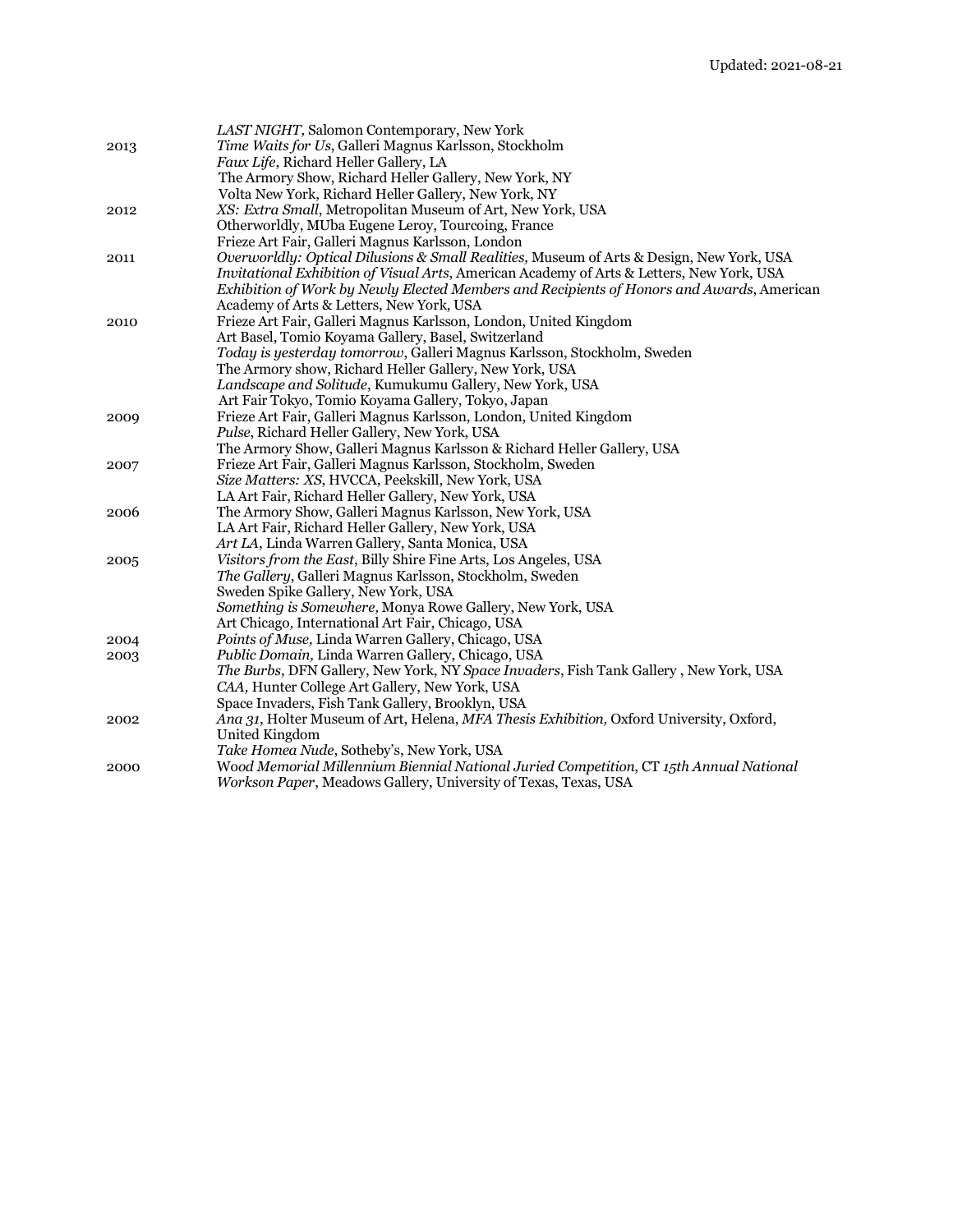# **Selected Bibliography**

| 2021 | Land of Plenty, Galleri Magnus Karlsson, Stockholm, Sweden                 |
|------|----------------------------------------------------------------------------|
| 2019 | <i>Nuclear Family, Miles McEnery Gallery</i>                               |
| 2016 | Eleanor Heartney: Amy Bennett-Small Changes Everyday, Black Dog Publishing |

# **Awards / Grants:**

| 2020 | American Academy of Arts & Letters Award                                                      |
|------|-----------------------------------------------------------------------------------------------|
|      | American Academy of Arts & Letters Purchase Award                                             |
| 2015 | John Simon Guggenheim Memorial Foundation Fellowship (Fine Arts)                              |
|      | Pollock-Krasner Foundation Grant                                                              |
| 2011 | Rosenthal Family Foundation Award in Painting                                                 |
|      | American Academy of Arts & Letters Purchase Award                                             |
| 2010 | New York Foundation for the Arts Fellowship, Marie Walsh Sharpe Studio Program, New York, USA |
|      | Marie Walsh Sharpe Studio Program 2010/11, Brooklyn, NY                                       |
| 2006 | New York Foundation for the Arts/Deutsche Bank Fellowship, New York, USA                      |
|      | Smack Mellon Studio Program, Brooklyn, USA                                                    |
| 2004 | Elizabeth Greenshields Foundation Grant                                                       |
| 2003 | Prince of Wales Scholarship to Normandy, France                                               |
|      | Research Fellowship, New York Academy of Art, NewYork, USA                                    |
| 1999 | Felicia C. Miller Award for Artistic Excellence and Barbara Podorowsky Memorial Award for     |
|      | <b>Excellence in Painting</b>                                                                 |

## **Public Commissions:**

| 2011 | Heydays, subway station BMT 4th Avenue (86th street), New York, USA |  |  |  |
|------|---------------------------------------------------------------------|--|--|--|
|------|---------------------------------------------------------------------|--|--|--|